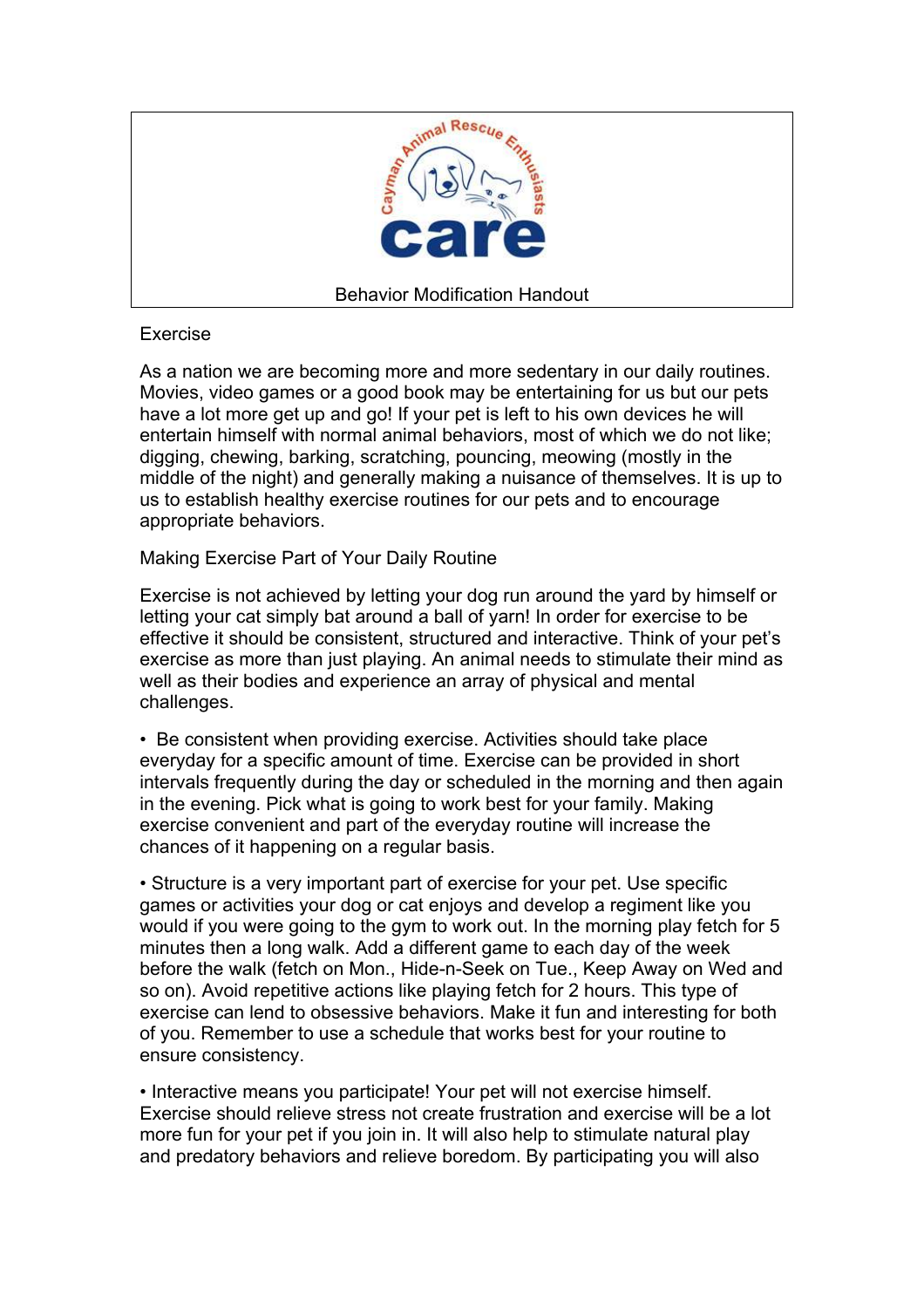build and continue to strengthen your lifelong bond with your pet.Games and Toys for You and Your Dog

Making sure your dog's toys and games are safe is critical. Any toys that are left with your dog while he is alone should be examined carefully to make sure he cannot ingest any parts. Make sure he will not be able to tear it apart and ingest anything. Softer toys and some chews toys will need your supervision when your dog is allowed to have them. It is always better to be safe than sorry!

A variety of toys and games are important to keep your dog interested and stimulate his different senses. Dogs play with different things for different reasons; comfort, fun, predation and to relieve boredom. You will need to provide items and activities that will appeal to these emotions.

# TOYS

• Kong products that are made of hard rubber and designed to stuff with treats or kibble will entertain your dog for hours.

• Rope knots are safe when your dog is alone and a great interactive toy.

 • Buster Cubes or puzzle toys can be very entertaining but you will need to train your dog how to use them.

 •Softer toys like stuffed animals can give your dog something to snuggle with and carry around. They may use a toy like this for comfort. Some dogs may also use their stuffed toys to express predatory behaviors and "kill" them by shaking and tearing.

• Nylabone products make several items from hard rubber non-destructible items to edible bone shaped toys. These can be a great way for your dog to relieve boredom and have some fun. Remember most chew- type toys should be used with supervision.

• Balls and Frisbees make great fetch toys and can help your dog to burn off excess energy.

NOTE: Do not give anything to your dog to play with that he might confuse with something that you do not want him to chew up. For example, do not give him an old shoe or sock if you do not want him to chew up your shoes and socks.

### **GAMES**

 •Hide-n-Seek: Have your dog complete a sit and stay and then you hide somewhere in the house (make it easy at first). Then call him to you. When he finds you celebrate with lots of praise and a small food treat. Make the game harder as your pet gets better at it. This is a great game for your kids and your dog.

• Treasure Hunt: Have your dog complete a sit and down-stay and place a treat (food or toy) where he can see it. Release the stay and encourage your dog to get the treat. Make the game harder as your dog gets better. Hide the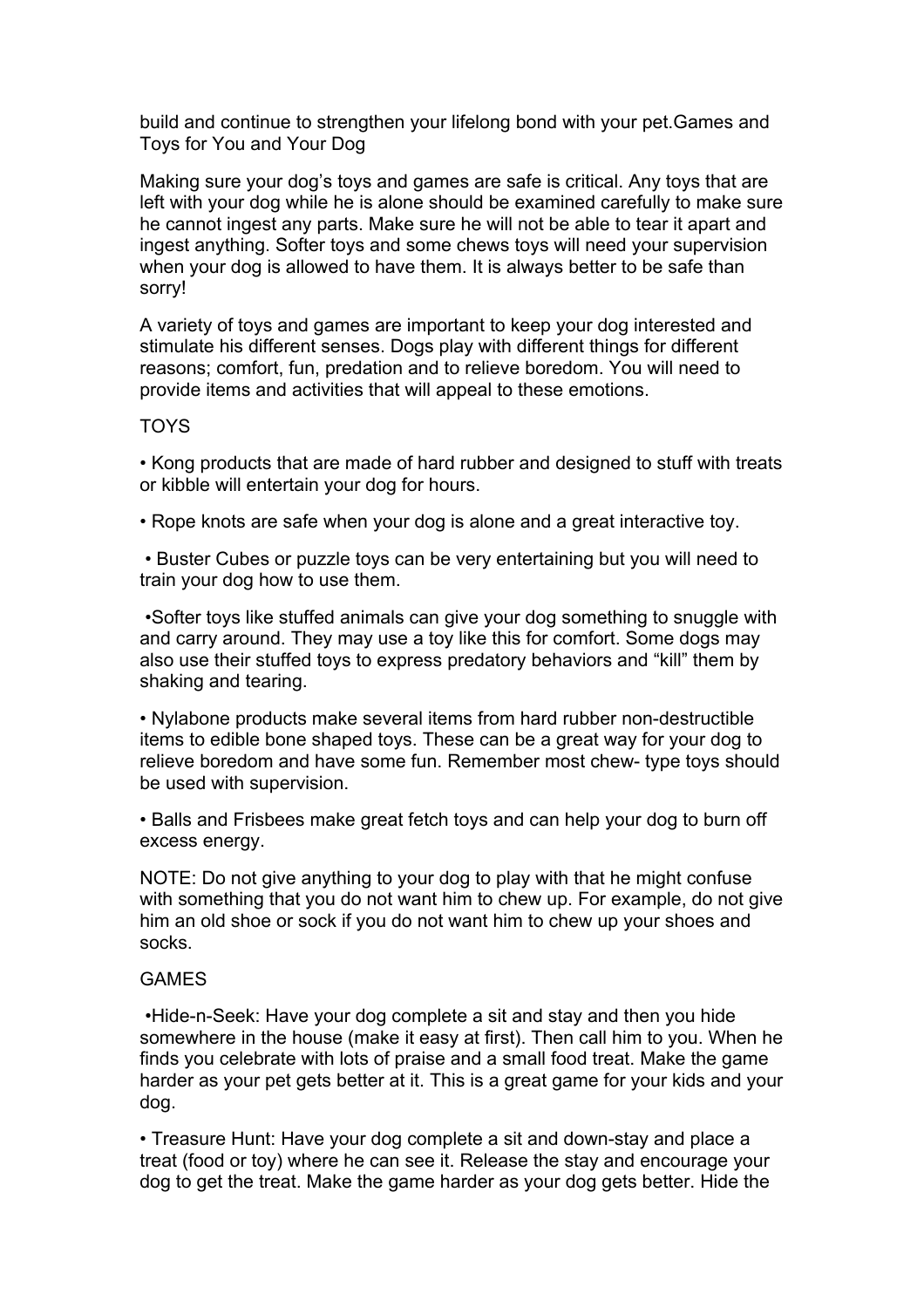treat out of sight but let him see you stash it. Then increase the difficulty by going into another room to hide a treat.

• Red Light, Green Light: Just like the child's game this is stop and go for your dog. Red Light is sit and Green Light is play like crazy. A great game and a good learning opportunity.

• Fetch: An old favorite for everyone. Some dogs may need to be taught how to fetch. The important part of this game is training a reliable "drop it" cue so this game does not became a chase game.

• Shell game: Place a treat under a plastic cup (let your dog see you do this) and wait for your dog to nose the cup then he gets the treat. Add two more cups to add difficulty and always place the treat under the same cup so the scent stays strong. Move the cups around and watch your dog find the treat every time.

• Tug of War: Yes this can be a fun and safe game for you and your dog as long as you set specific rules and stick to them. Use only one toy for this game and when you are not playing the toy is put away. You are the only one who can initiate the game and end the game. Take breaks from the game often to bring the level of intensity and excitement down. If the dog is repeatedly mouthing your hands or any part of your body you should end the game and put the toy up. Say something like "too bad game over". You can start the game up again later when your dog has calmed down. You must have a reliable "drop it" cue to play this game. If your dog has ever shown any signs of aggression to family members or you are having problems with aggressive behavior with your pet DO NOT play this game. It will not make your dog aggressive but may intensify current aggressive tendencies.

We have a wonderful book available in the Humane Society's Boutique called "Beyond Fetch" and it contains lots of fun and safe activities for you and your pet. Check it out!

Games and Toys for You and Your Cat

Remember safety first. Always examine your cat's toys to ensure pieces cannot be ingested or your cat cannot become entangled or trapped.

Unique and interesting toys and games are a must with cats. They will not be as easily entertained as dogs.

## TOYS

• Ping Pong balls or lightweight balls that will bounce and roll easily. Cats are stimulated by movement and they will enjoy chasing a ball around.

• Paper bags are a favorite. Make sure any handles are removed so your pet cannot get tangled and possibly injure himself.

• Toys attached to a pole with a string are great toys because your cat is not close to your hands and not tempted to accidentally scratch you. You should never play with your pet with your hands. Always use appropriate toys.